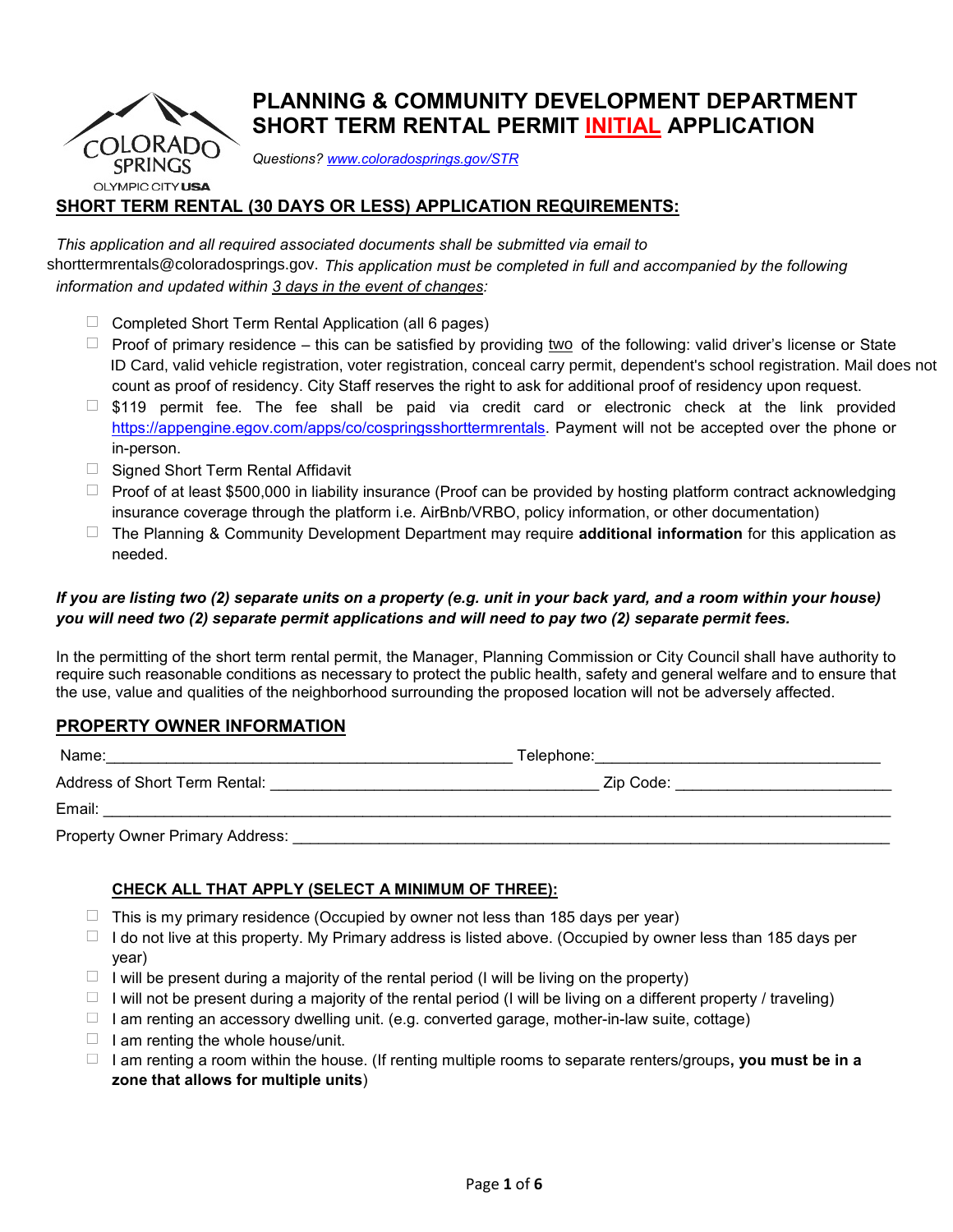#### **APPLICANT CONTACT INFORMATION:**

*Complete this section if the applicant is not the property owner.*

Name: \_\_\_\_\_\_\_\_\_\_\_\_\_\_\_\_\_\_\_\_\_\_\_\_\_\_\_\_\_\_\_\_\_\_\_\_\_\_\_\_\_\_\_\_\_\_\_ Telephone: \_\_\_\_\_\_\_\_\_\_\_\_\_\_\_\_\_\_\_\_\_\_\_\_\_\_\_\_\_\_\_\_\_

E-mail: \_\_\_\_\_\_\_\_\_\_\_\_\_\_\_\_\_\_\_\_\_\_\_\_\_\_\_\_\_\_\_\_\_\_\_\_\_\_\_\_\_\_\_\_\_\_\_\_\_\_\_

## **PROPERTY OWNER AUTHORIZATION FOR SUBMITTAL & CORRESPONDENCE**

*Complete this section if the applicant is not the property owner.*

I hereby authorize \_\_\_\_\_\_\_\_\_\_\_\_\_\_\_\_\_\_\_\_\_\_\_\_\_\_\_\_\_\_\_\_\_\_\_\_\_\_\_\_to file this application to the City of Colorado Springs for processing.

\_\_\_\_\_\_\_\_\_\_\_\_\_\_\_\_\_\_\_\_\_\_\_\_\_\_\_\_\_\_\_\_\_\_\_\_\_\_\_\_\_\_\_\_\_\_\_\_\_\_\_\_\_\_\_\_\_ \_\_\_\_\_\_\_\_\_\_\_\_\_\_\_\_\_\_\_\_\_\_\_\_\_\_\_\_\_\_\_\_\_\_\_\_\_\_\_ **Signature of Property Owner Date Date Date** 

## **LOCAL EMERGENCY CONTACT:**

*During the term that the Short Term Rental is occupied, the following person must be available 24 hours a day 7 days a week and able to respond to an emergency on the property within one (1) hour (pursuant to City Code Section 7.5.1703(B)(4). This can be the property owner.*

#### **REQUIRED CONTACT:**

| Primary Emergency Contact Name: |           |         |  | Telephone: |
|---------------------------------|-----------|---------|--|------------|
| Secondary Telephone:            |           |         |  |            |
| Address:                        |           |         |  | City       |
| State:                          | Zip Code: | E-mail: |  |            |

By signing below, I am aware that I am the primary local 24 hour emergency contact for this Short Term Rental property and am able to respond within one (1) hour to this property in case of an emergency. I also acknowledge that my contact information will be publically available.

\_\_\_\_\_\_\_\_\_\_\_\_\_\_\_\_\_\_\_\_\_\_\_\_\_\_\_\_\_\_\_\_\_\_\_\_\_\_\_\_\_\_\_\_\_\_\_\_\_\_\_\_\_\_\_\_\_ \_\_\_\_\_\_\_\_\_\_\_\_\_\_\_\_\_\_\_\_\_\_\_\_\_\_\_\_\_\_\_\_\_\_\_\_\_\_\_ **Signature of Primary Local Emergency Contact Date**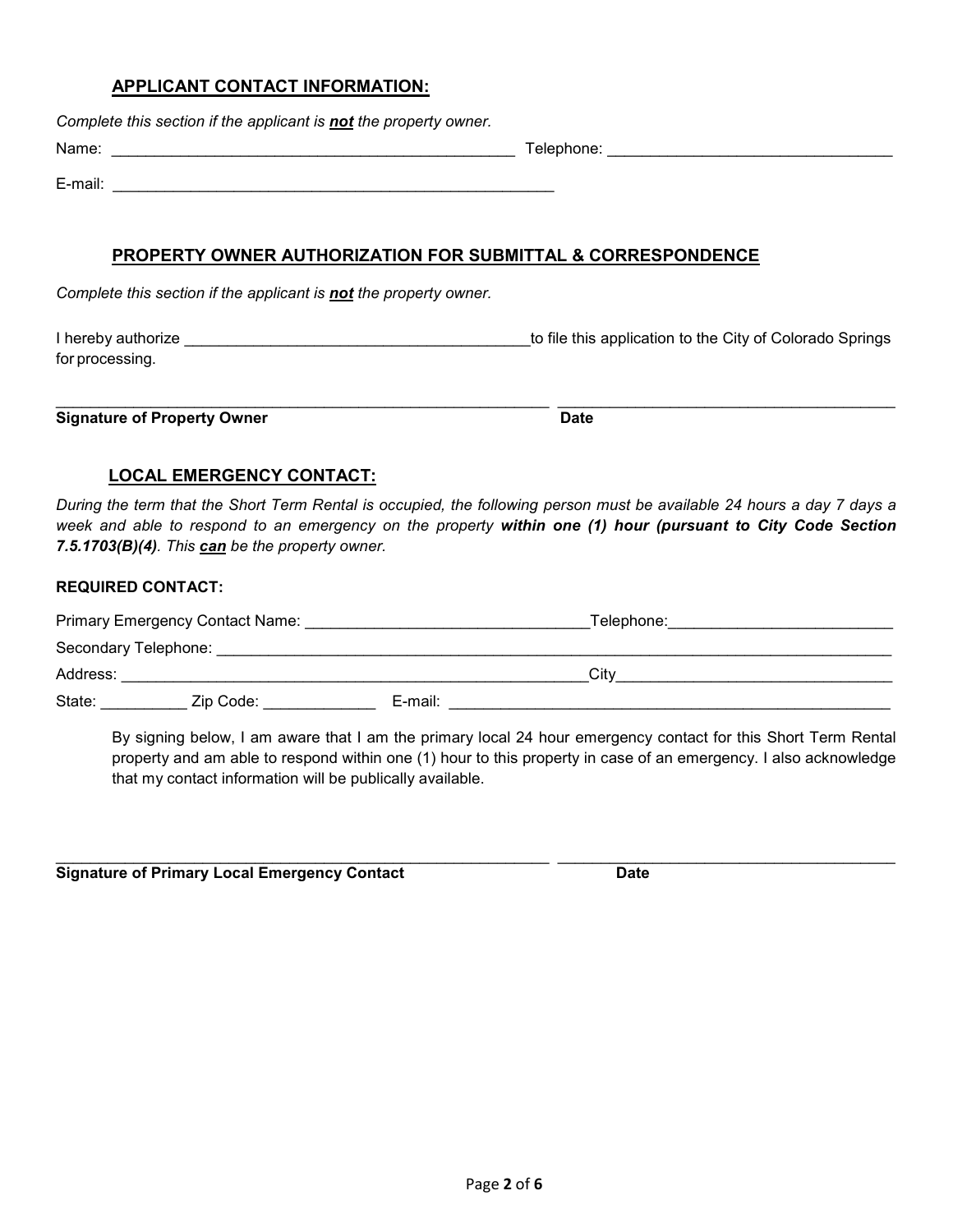#### **RECOMMENDED SECONDARY CONTACT:**

|          | Secondary Emergency Contact Name: |         | Telephone: |  |
|----------|-----------------------------------|---------|------------|--|
|          |                                   |         |            |  |
| Address: |                                   |         | City       |  |
| State:   | Zip Code:                         | E-mail: |            |  |
|          |                                   |         |            |  |

By signing below, I am aware that I am the secondary local 24 hour emergency contact for this Short Term Rental property and am able to respond **within one (1) hour** to this property in case of an emergency. I also acknowledge that my contact information will be publically available. **THIS NUMBER SHOULD DIFFER FROM THE PRIMARY'S.**

| <b>Signature of Secondary Local Emergency Contact</b> | Date |  |
|-------------------------------------------------------|------|--|

## **PERMIT STANDARDS AND REVIEW CRITERIA**

*Planning & Development may approve or modify and approve an application for a Short Term Rental permit if the following standards and criteria are met. Owner to initial on the line next to the following statements confirming your understanding of the following criteria:*

- Sleeping quarters for short term tenants shall not be in non-residential areas within buildings or accessory structures (e.g. shed, garage, etc.) that do not contain finished living space; or in commercial (office/retail) or industrial (warehouse) spaces; or outdoors (e.g. tent, etc.); or in a recreational vehicle.
	- Limit one short-term rental unit within each lawful dwelling unit located on a property, up to a maximum of four (4) short term rental units per property; or in the event of condominiums or buildings held in similar common ownership, each owner shall be limited to two (2) short term rental units per property. Entities under common control shall be considered a single owner for the purpose of evaluating ownership of dwelling units.
	- A sales tax license shall be obtained from the City's sales tax office.

(A sales tax license is **not required** if short term rental is posted only on AirBnB or VRBO. The City does NOT have agreements with other hosting platforms at this time.)

- The owner must maintain weekly residential trash collection services. Outdoor trash bins must be screened from public view or kept inside of a structure or garage.
- $\_$ The owner shall maintain and provide proof of property liability insurance in the amount of not less than  $\,$ \$500,000, or provide proof that property liability coverage in an equal or higher amount is provided by any and all hosting platforms through which the owner will rent the short term rental unit. Proof of liability insurance is not required if short term rental reservations are handled exclusively by hosting platforms (websites) that extend liability coverage of not less than \$500,000 under terms acceptable to the Manager.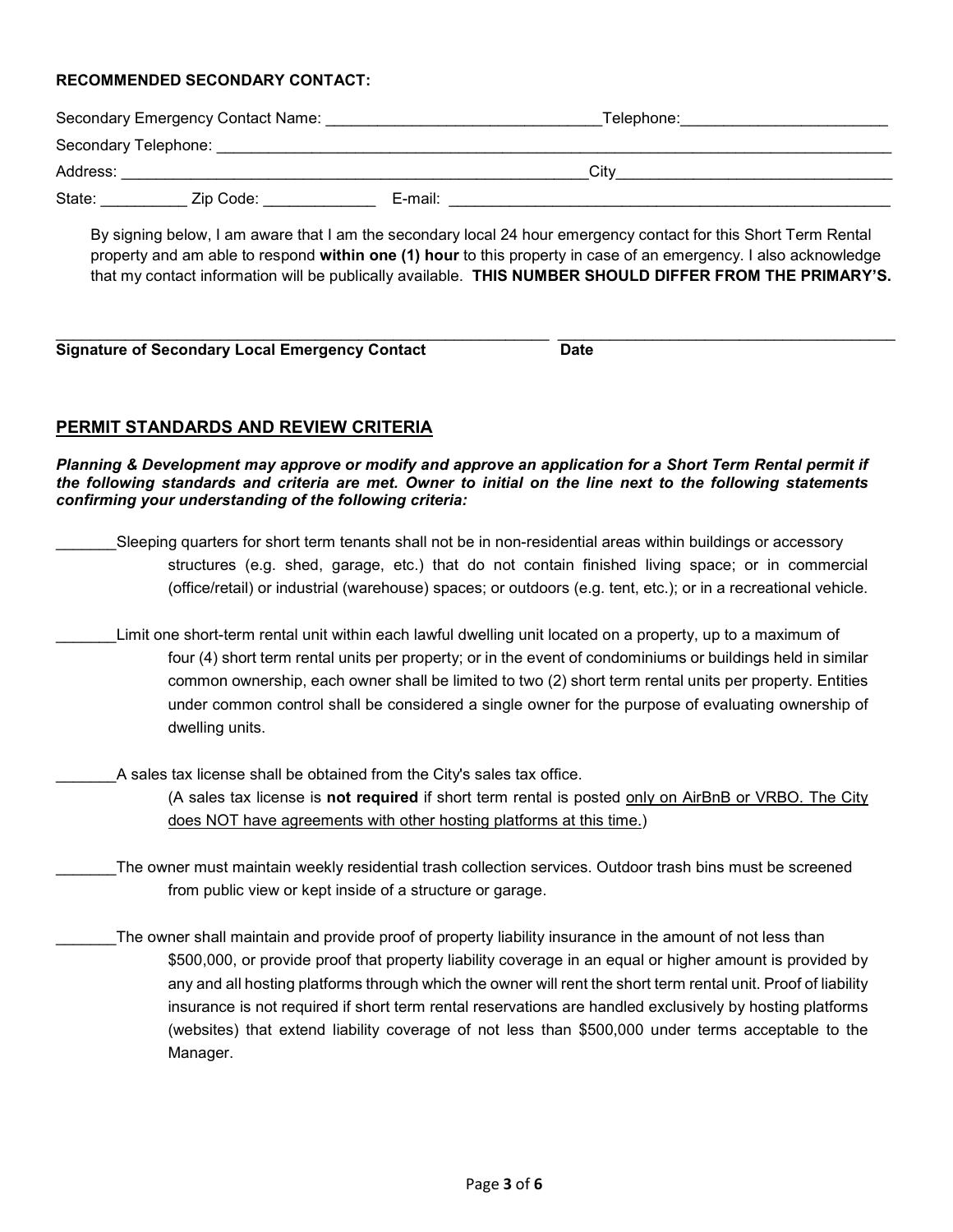- \_\_\_\_\_\_\_Short term rental units must remain compliant with all planning, zoning, building and other City codes. If a dwelling unit (apartment/suite) is located within an apartment building then the entire property (including other dwelling units) must be compliant and not subject to Code Enforcement.
- All short-term rental tenants shall abide by all applicable noise, housing and public health ordinances of the City and with all other City fire and safety ordinances.
	- Parking in private driveways shall be utilized first with overflow parking on the street where permitted. Parking on-site in non-driveway areas (i.e. front yard areas, parkways and rear-yards) is prohibited.
- No meals shall be prepared for or served to the renter by the owner or the owner's agents.
	- Use of the short-term rental home for any commercial or large social events or gatherings, such as weddings, is prohibited.
- The City issued permit with all local contact information and emergency safety information shall be prominently displayed within the short term rental unit.
- The City issued permit number shall be used in all rental marketing materials.
- The occupancy regulations are met pursuant to Section 7.5.1706(H) and are reflected in all marketing materials. (Limit two occupants per bedroom, plus an additional two occupants, maximum of 15 occupants).

## **GENERAL INFORMATION ACKNOWLEDGED**

- Tenants will be provided a parking diagram or verbal description verifying the location of all parking spaces available for the short term rental and the diagram will be posted in a prominent location within the short term rental. The designated parking spaces will be available for use by short-term rental tenants.
- \_\_\_\_\_\_ Operation of the short term rental will comply with Good Neighbor Guidelines; the Good Neighbor Guidelines will be provided to tenants in the rental agreement and by posting it in a prominent location within the r.
- \_\_\_\_\_\_The approved permit for the STR will be posted in the interior of the dwelling adjacent to the front door.
- \_\_\_\_\_\_ I (we) have read and understand Colorado Springs Municipal Code regulating Short Term Rental Units (Title 17, Chapter 7)
- I understand that HOA covenants are a separate agreement within my neighborhood and may be more restrictive than the City's Short Term Rental regulations.

## **EXTERIOR SAFETY**

House number visible from the street.

All deck and stair rails and guards are attached and capable of supporting imposed loads.

All exits unobstructed and clear and maintained that way at all times.

Window wells serving basement sleeping rooms be provided with escape ladders and operable windows so as to allow for secondary egress from the room in the event of a fire. (2015 IFC 1030.1)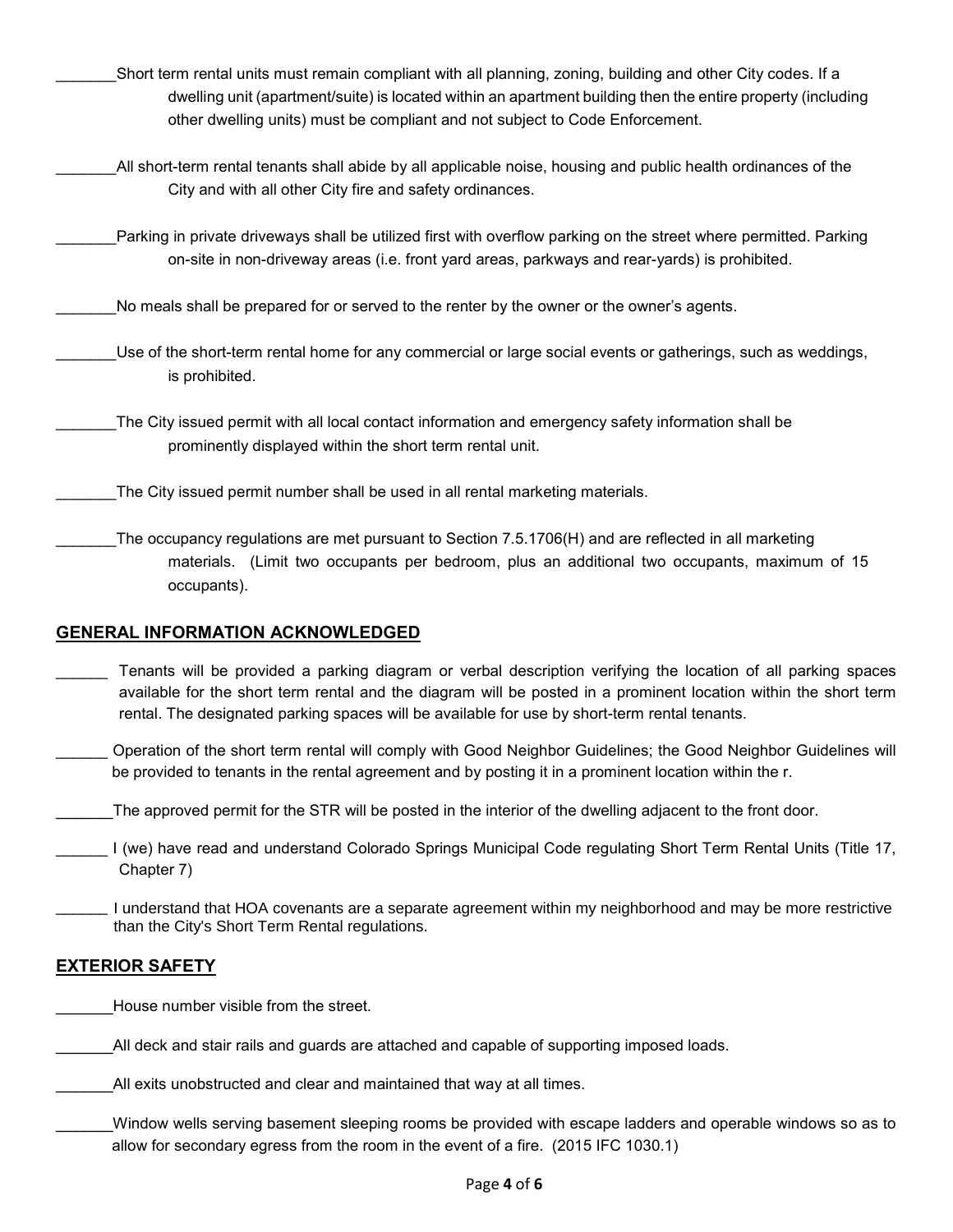#### **INTERIOR SAFETY**

| ABC 2.5 lb. fire extinguisher in plain view within 6 feet of the oven/stove if gas appliances are installed and must be<br>certified annually.                                                                               |
|------------------------------------------------------------------------------------------------------------------------------------------------------------------------------------------------------------------------------|
| Smoke alarm should be installed and maintained in each sleeping room and immediately outside each sleeping<br>room such as in a corridor, hallway or great room serving the individual sleeping rooms. (2015 IFC 907.2.11.2) |
| Carbon monoxide detector installed and maintained within 15 feet of sleeping rooms.                                                                                                                                          |
| Stairs are free of tripping hazards.                                                                                                                                                                                         |
| Hallways unobstructed and clear and maintained that way at all times.                                                                                                                                                        |
| At least one working bathroom with water closet, lavatory, and shower or bathtub.                                                                                                                                            |
| Bathroom and kitchen electrical outlets should be GFI protected. (IBC)                                                                                                                                                       |
| All occupied rooms have working electrical outlets and lighting fixtures without extension cords.                                                                                                                            |
| Extension cords are not used as permanent wiring. (2015 IFC 605.5)                                                                                                                                                           |
| Exposed wiring, etc. shall be eliminated. (2015 IFC 605.1)                                                                                                                                                                   |
| Check completed for general fire hazards: exposed wiring, presence of extension cords on appliances, clean dryer<br>ducts, etc.                                                                                              |
| Heating and water heating system maintained and operational.                                                                                                                                                                 |
| Building permits and final approvals have been received for remodeling work.                                                                                                                                                 |
|                                                                                                                                                                                                                              |

## **OWNER/APPLICANT REVIEW:**

| Date Application Submitted:         |                   | Any other STR permits on this property? YES NO |  |
|-------------------------------------|-------------------|------------------------------------------------|--|
| Insurance: HOSTING SITE or Company: |                   | Policy # ____________________                  |  |
| Parcel Tax Schedule Number:         |                   | Current Zoning: __________________             |  |
| Number of Bedrooms:                 | Maximum Occupancy | (two people per bedroom plus two, maximum 15)  |  |

# **ADDITIONAL SHORT TERM RENTAL INFORMATION:**

#### **FORMAL REVIEW TIME PERIOD**

- Applications are to be submitted via email to [ShortTermRentals@coloradosprings.gov](mailto:ShortTermRentals@coloradosprings.gov) with the application and all required documentation in one .pdf document. Applications will be reviewed within three (3) business days.
- Payment is ONLY accepted via the online payment portal. Payment will not be accepted over the phone or inperson. Payment can be made at [https://appengine.egov.com/apps/co/cospringsshorttermrentals.](https://appengine.egov.com/apps/co/cospringsshorttermrentals)